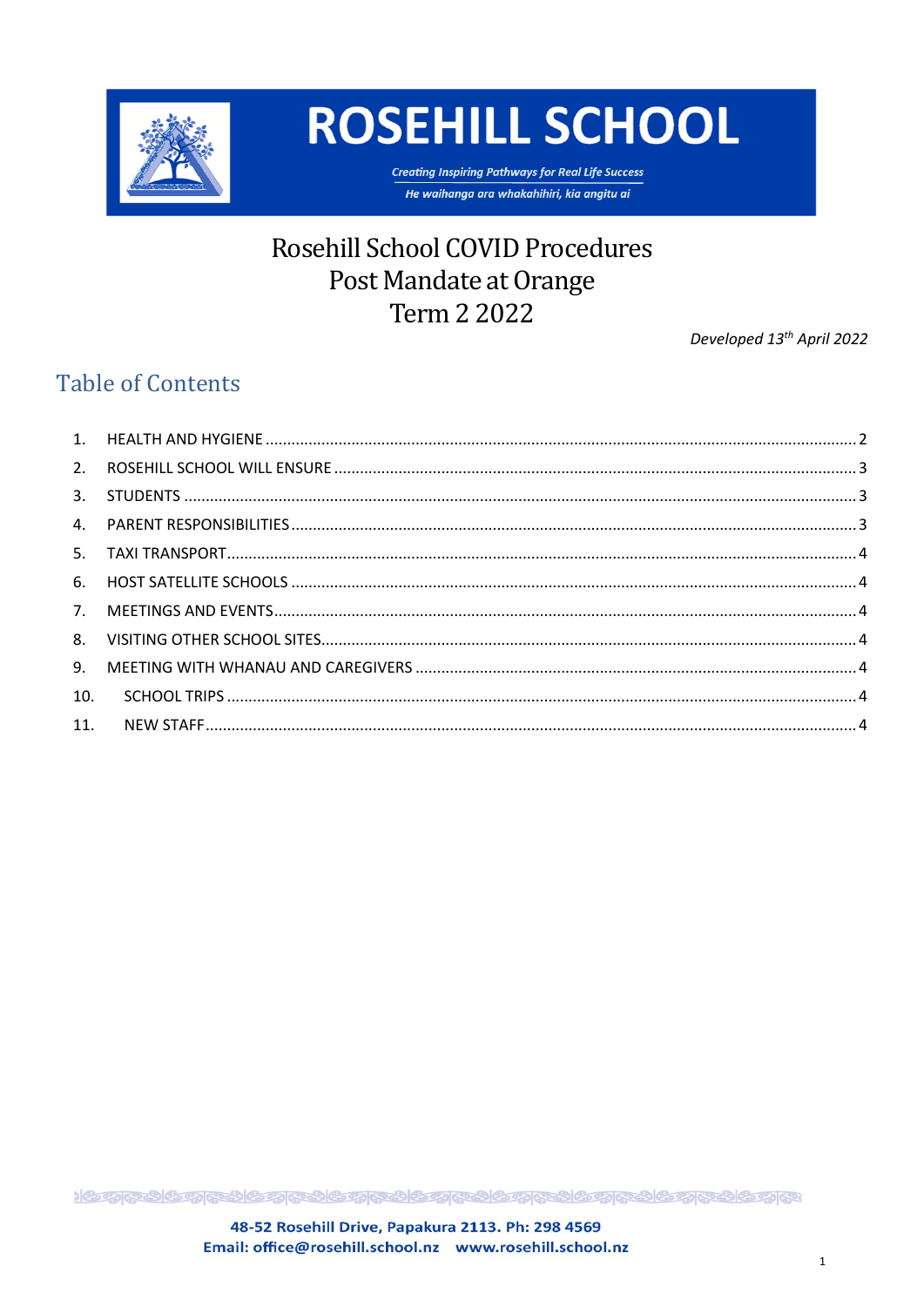# <span id="page-1-0"></span>1. HEALTH AND HYGIENE

### For all staff

### **Masks**

- Mask wearing is strongly recommended indoors when others are around.
- Wearing masks helps protect students, staff and ourselves.
- Mask wearing is not compulsory outside, but you can wear one if you want to.
- Masks are provided for all staff.
- The school provides blue medical masks for staff, cloth masks must have additional filters.

### **Good Hygiene**

- Follow good hand hygiene and cough and sneeze etiquette including:
	- o Sanitise hands regularly throughout the day.
	- o Sanitise BEFORE & AFTER bathroom/toilet use.
	- o Washing hands for 20 seconds between fingers and backs of hands and dry hands thoroughly.
- Physically distance wherever practicable, particularly between adults.

### **Healthy Environments**

- Clean and disinfect high touch surfaces regularly throughout the day and between users.
- Clean used resources at the end of each day.
- Providing separate resources for each student is encouraged.
- Ensure all spaces used are well ventilated with a through draft. Access Co2 monitors from your syndicate leader and check your class ventilation levels regularly.
- Leave the class regularly, leaving all windows and doors open to change air.
- Outdoor learning opportunities are strongly encouraged.
- In cold weather leave windows open 5 to 10cm to allow a through draft and run heating, continue to test air quality, leave the room regularly etc.
- Continue to minimize mixing with students from other areas in the school.
- Remind all involved in the programme of our procedures.

### **Stay home if unwell – staff**

- Stay at home if you are unwell.
- Use a RAT test if you are unsure about your health status. Staff have been given RAT tests by the school.
- When taking RAT tests read and follow the instructions carefully to ensure accurate test results.
- If you return a negative test result but continue to have COVID like symptoms take further RAT tests or consult your GP.
- If you become unwell during the day immediately notify your leader so a replacement can be found and you can go home immediately.
- Contact syndicate leader with any concerns or questions.
- All staff must follow the MOE guidelines for isolating if they or a household member tests positive.

### **Stay home if unwell - students**

- Students must stay at home if they are unwell.
- If a child appears unwell at school, separate from other students and care from them away from others if possible. Contact parents immediately and request the child is picked up. The teacher can give the caregiver who collects the child a RAT test to use at home if they suspect the child might have COVID.
- Families must follow the isolation guides for COVID cases and household contacts.

#### **Vaccination status**

- OTs and PTs must be fully vaccinated and have received their booster.
- All staff are asked for their vaccinations status and are strongly encouraged to be fully vaccinated and receiving boosters. At 4.4.2022 all staff are fully vaccinated.
- All staff are asked to supply the school with any changes to their vaccination status, e.g., booster.

<u>)& ମ୍ମାଡ଼ି ଧାନ୍ଦ୍ରମାଡ଼ି ଧାନ୍ଦ୍ରକଥାନ୍ତ୍ରମାଡ଼ି ଧାନ୍ଦ୍ରମାଡ଼ି ଧାନ୍ତ୍ରମାଡ଼ି ଏକ ସ୍ଥାପିତ୍ରମାଡ଼ି ।</u>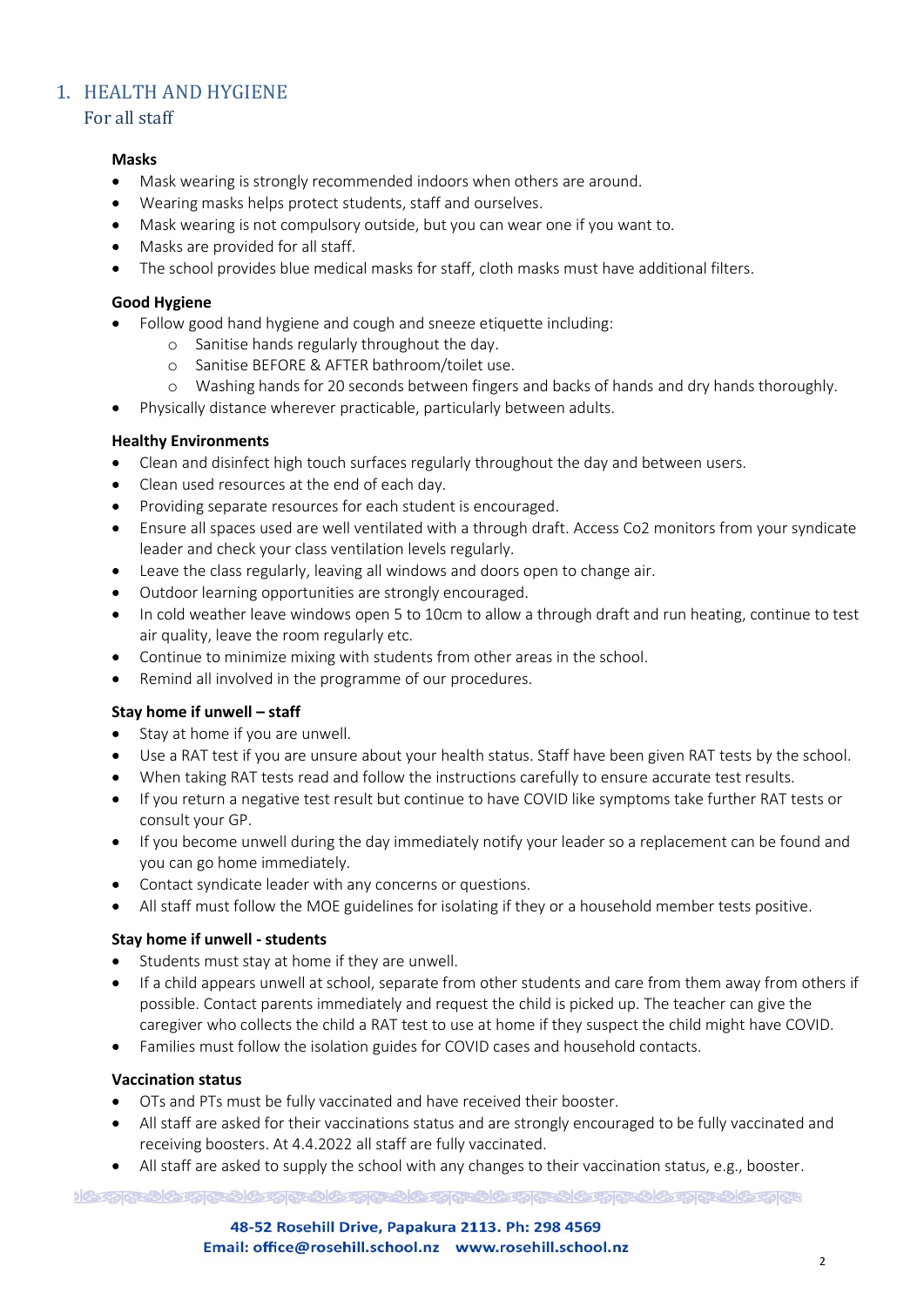- All new staff will be asked their vaccination status. If a potential new staff person does not share their vaccination status, they will be presumed to be unvaccinated.
- All staff will be expected to test themselves if they feel unwell. All staff will be supplied with RAT tests by the school.
- RAT tests will be provided for staff who want to voluntarily undertake twice weekly asymptomatic testing until the end of term 3.

# <span id="page-2-0"></span>2. ROSEHILL SCHOOL WILL ENSURE

- Staff in satellites are aware of their host school protocols and support with any adaptations that may be required.
- Classes always have adequate staffing and at least one teacher on site.
- Staff are aware that they may need to move classes to cover absent when needed and receive travel allowance if eligible.
- Therapists and leadership may have to help in classes if staffing levels are too low.
- Classes work collaboratively to ensure there are adequate staff.
- Cleaners will clean all areas in use daily.
- Each learning space and spaces will have adequate cleaning kits (i.e., gloves/disinfectant/wipes).
- PPE gear will be available for emergency hygiene situations.
- Masks are available for students and staff.
- RAT tests are supplied for staff and student sent home due to COVID symptoms.
- The database of staff vaccinations status will be kept, securely and in line with privacy guidelines, only until the school knows it is unlikely this information will be needed in the near future. New staff will not be added to this database unless schools are told to reinstate these. The need to hold this database will be reviewed at Green.

# <span id="page-2-1"></span>3. STUDENTS

- Students in year 4+ will be encouraged to wear a mask if it is safe for them to do so.
- Masks are not compulsory in open spaces and can be taken off in the playground.
- Masks are not required when you are playing sport or engaging in recreational activity outside.
- Staff will support students to understand any changes in their routines or staff.
- Staff will talk to whanau about any specific needs that a child might have in coming back to school and managing our changing situation.
- Classes will teach safe mask wearing.
- All families are encouraged to provide information on their child's vaccination status.

# <span id="page-2-2"></span>4. PARENT RESPONSIBILITIES

- Ensure their child does not come to school if they are unwell.
- If a child is unwell, they must stay at home.
- A parent or caregiver of a child who is unwell will be expected to pick up their child as soon as they have been contacted by the school.
- To follow the MOE guideline for isolation if their child or someone in their household has COVID.
- Parents dropping their child off at school must wear a mask during drop offs and will stay in their car and at the designated taxi area until a staff person is ready to receive their child. This might be slightly different in different satellite sites; we must follow satellite school expectations.
- Whanau can enter the school if an arrangement has been made, they will be strongly encouraged to wear a mask. The staff person who made the arrangement will support the parent when they are in the school.
- If whanau have concerns about their child returning to school due to vulnerability, they should discuss with the child's teacher or syndicate leader. The school will work with the whanau to make appropriate arrangements.

<u>)& ମ୍ମାଡ଼ି ଧାନ୍ଦ୍ରମାଡ଼ି ଧାନ୍ଦ୍ରକଥାନ୍ତ୍ରମାଡ଼ି ଧାନ୍ଦ୍ରମାଡ଼ି ଧାନ୍ତ୍ରମାଡ଼ି ଏକ ସ୍ଥାପିତ୍ରମାଡ଼ି ।</u>